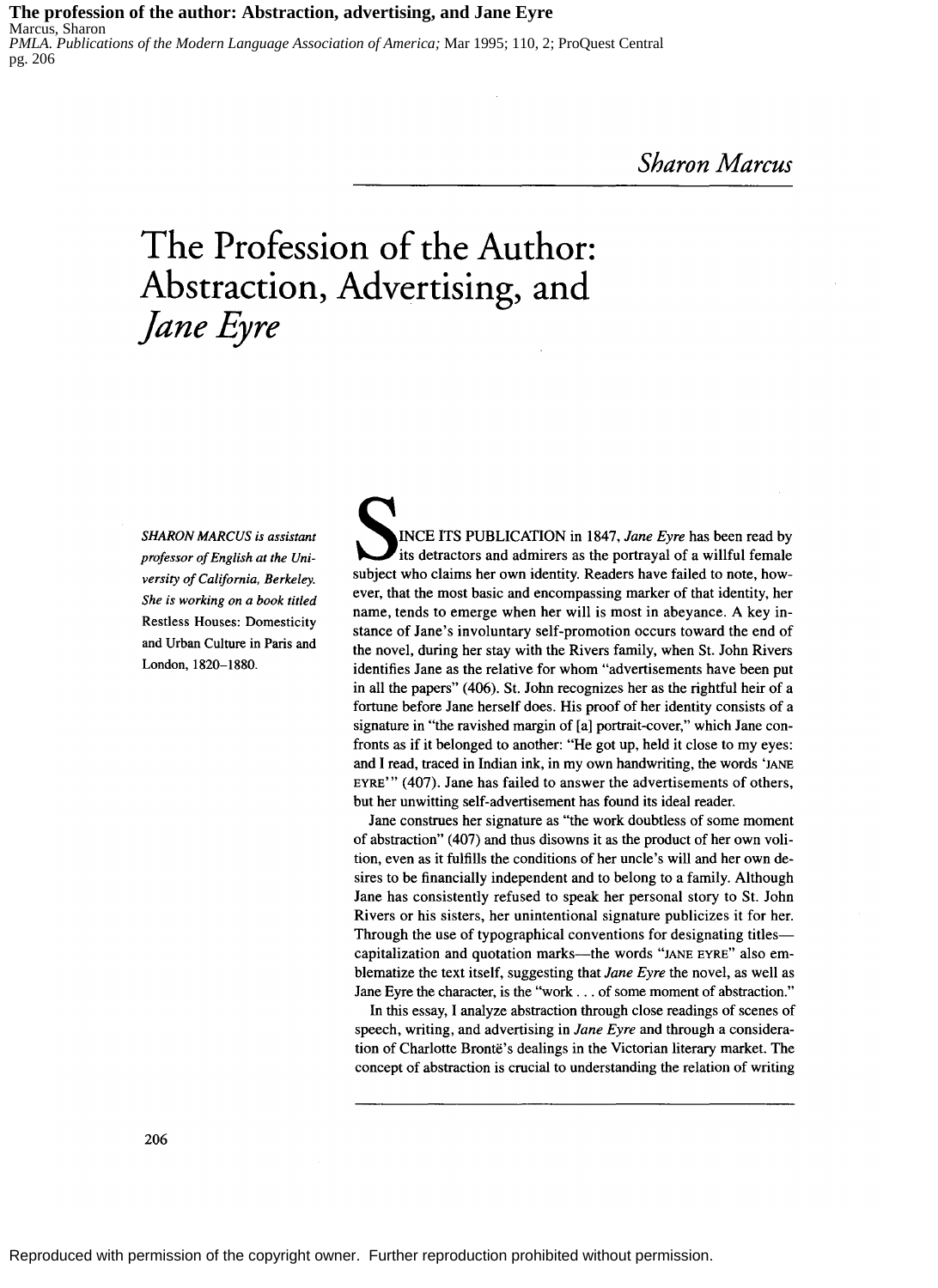to female subjectivity in *Jane Eyre* and in Bronte's literary career because it mediates between apparently contradictory categories: embodiment and invisibility, self-effacement and self-advertisement, femininity and professional identity, fragmentation and wholeness, and profit and loss. *Abstraction*  takes on four meanings in *Jane Eyre,* each instantiated by different aspects of the text and all related as ways in which Jane becomes a particular kind of female subject. First, Jane uses the term to mean an absence of will, mind, and attention, as she describes the semiconscious state in which she distractedly signs her real name on her sketch. Second, abstraction becomes a sublation and "separat[ion] from matter, from material embodiment" ("Abstraction," *OED),* which *Jane Eyre* represents as the displacement of an embodied self into writing and visual representation. Third, abstraction involves the externalization or objectification of the self into a partial image, sign, or object, which occurs in the novel as the splitting and alienation of Jane's self into portraits, truncated names, and instrumentalized body parts. Finally, abstraction is the synthesis of the particular into a more general concept or system based on resemblance rather than difference, a concept the novel exemplifies as Jane's rhetorical membership in a professional body of governesses.

The importance of abstraction in *Jane Eyre* is due in part to the text's contemporaneity with the height of British capitalism and imperialism, historical phenomena that moved spatial and human relations in the direction of greater and greater abstraction through developments in areas such as statistics, cartography, a bureaucratic civil service, and a manufacturing system that increasingly organized workers' space and time (Marx 88, 92, 96; Thompson; Poovey, *Social Body).* The capitalist ideology of political economy defined human relations and economic value in terms of abstractions-money, markets, and generalized exchange—while imperialism sought to extend the reach of those abstractions and often justified the domination of other peoples by claiming that Europeans had a greater capacity for abstract reasoning.

Capitalism's tendency toward abstraction necessarily transformed authorship and publishing during the first half of the nineteenth century. The replacement of patronage with a middle-class market rendered authorship and the sale of books more rationalized, generalized, and generalizing (Heyck 24-28). Advertising rapidly developed as a means of regulating relations among publishers, authors, and consumers. Improved communications and the spread of railway transportation during the 1840s helped create an abstract space, based on imagined proximity rather than face-to-face contact, in which authors and publishers could locate, solicit, and supply a mass market (see Collins 19-20, 191; Sutherland 64). At the same time, a growing number of incipient professionals in fields other than writing sought to convince the public to purchase various types of expertise defined as abstract by uniform standards and credentials and by distinction from the more material skills and goods of artisans and tradespeople.

How did these tendencies toward abstraction affect middle-class women who worked either as writers or as governesses? In the final section of this paper I examine how Bronte negotiated the conflict between the embodiment attributed to women and the increasing abstraction of the publishing, advertising, and professional identities she sought to assume. Brontë's career as Currer Bell, like Jane Eyre's as Jane Elliott, transformed pseudonymity into a form of veiled self-advertisement, into a strategy for disowning the difficulties of female embodiment by exploiting the powers of abstraction.

My argument that Jane's and Bronte's subjectivities emerge most strongly during moments of abstraction and alienation is informed by both Lacanian and Marxist understandings of subjectivity. *Alienation* and *abstraction* are linked terms since alienation, in the structural sense of separation, is the process by which abstraction from the material or the particular occurs. For both Lacan and Marx, alienation is not the absolute loss of the thing alienated but a means of elaborating a relation to that thing. In the Lacanian notion of the mirror stage, subjects attain an illusory but powerful sense of coherence and selfhood only by alienating themselves into such nebulous objects as mirror images (Lacan 1-7). The mirror stage thus anticipates the symbolic stage, in which the subject is alienated into language, into abstract signifying systems and social exchanges, and into such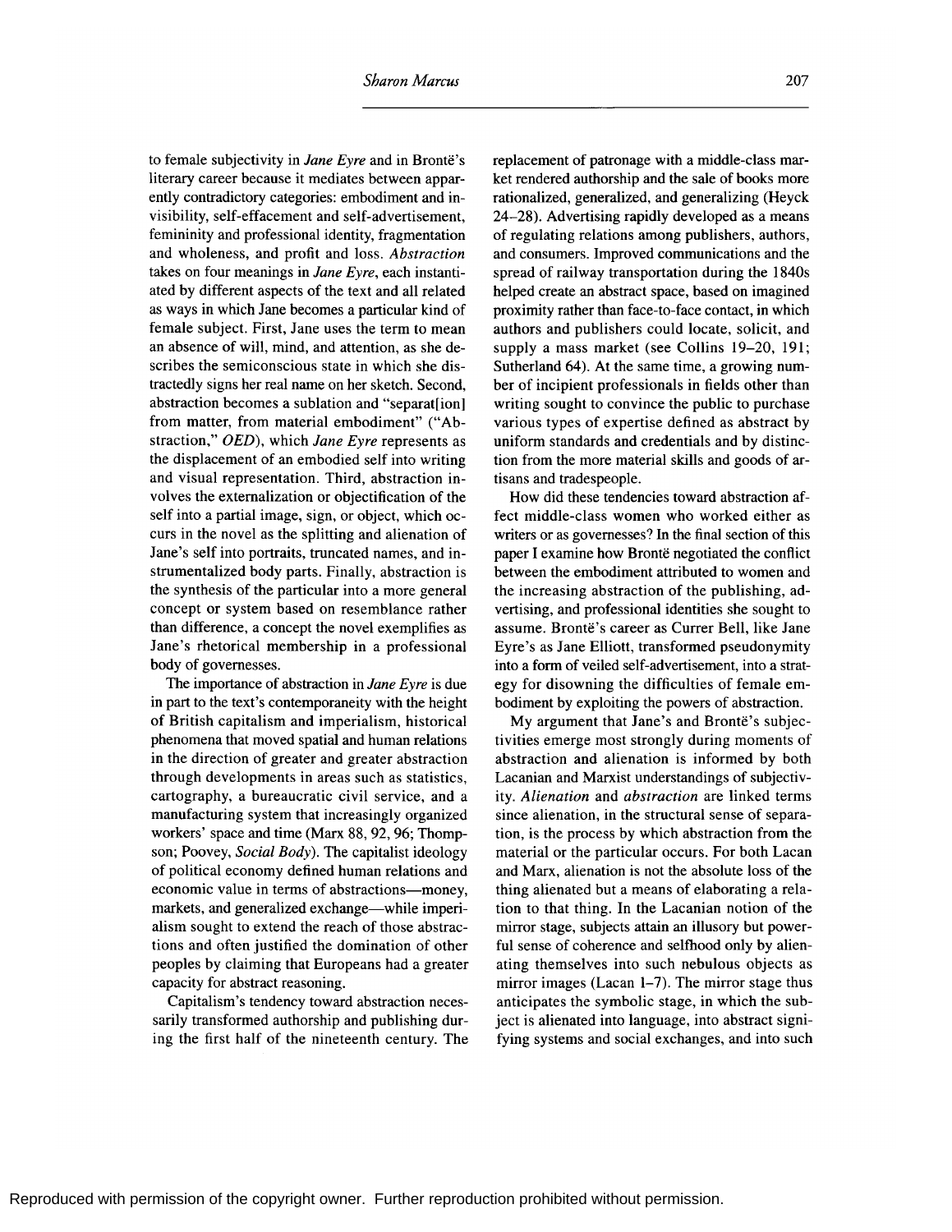idealizations as the phallus, which represents lack and "can play its role only when veiled" (288). Lacan's choice of the phallus as the sign of abstraction suggests that men and women have asymmetrical positions within the symbolic and that women, by lacking or being the phallus, may lack lack itself. The reading of *Jane Eyre* that follows shows how a female protagonist and female author might instead productively attain lack.

Abstraction and alienation are also key concepts in Marx's readings of labor and of capitalist political economy. In translations of Marx's writings, *alienation* can mean capitalists' exclusive appropriation of wealth or the pain experienced by proletarianized workers. My use of the term combines Marx's positive definition of human labor as a person's ability to conceive of material products abstractly and to "contemplate ... himself in a world that he has created" (77) with his critique of capitalism as an increasingly abstract system that subordinates labor, use value, and human relations to commodification and exchange value. Nineteenthcentury capitalism worked to link these disparate views by making it possible for workers to perform productive labor (positive abstraction) only through alienation into the structures of political economy (negative abstraction). The subject of capitalism becomes the possessive individual, "human *qua*  proprietor of his own person," who belongs to a society that "is essentially a series of market relations between ... free individuals" (Macpherson 158). The possessive individual exists by virtue of his ownership of self, labor, land, and objects, but this ownership is constituted less by appropriation than by the ability to alienate possessions through sale to others, which translates the self into money and exchange value. Only through alienation into such abstractions does the subject of political economy come into being.

Convention and law defined the alienated and possessive individual as male, but *Jane Eyre's* representation of Jane's abstraction extends to its heroine the imbricated gains and losses attendant on subjection to political economy. When Jane advertises for governess work, she alienates her embodied existence into abstractions (printed texts, truncated names) and thus arrogates to herself the normatively masculine conditions of agency in a capitalist political economy, which simultaneously limit and enable agency by subordinating it to the abstract laws of the marketplace.

#### I

My reading of Brontë's novel and of her strategies as a professional writer questions the critical school that has evaluated *Jane Eyre* as the story of its heroine's successful attainment of "full personhood" and her transcendence of self-division and alienation. Interpreters of *Jane Eyre* have reacted to a tradition of condemning the heroine as an indecorously outspoken and desiring female subject, a tradition represented most famously by Elizabeth Rigby's 1848 article in the conservative *Quarterly Review* chastising "a mere heathen mind which is a law unto itself" (173) and by Virginia Woolf's disapproval of Jane's and Bronte's rage in *A Room of One's Own* (71–73). The feminist critical turn of the 1970s and 1980s, which reclaimed the novel as a parable of female development, praised the "rebellious feminism" that earlier critics had denounced (Gilbert and Gubar 338). In reinterpreting Jane as moving toward "mature freedom" (339) and "a complete female identity" (Showalter 112), critics understood the novel as a cautionary tale about the perils of the split self and interpreted Bertha Mason as a symbol of the disruptive sexuality that Jane must either incorporate or expel.

In turn, however, feminists including Gayatri Spivak, Firdous Azin, and Joyce Zonana have criticized *Jane Eyre* for representing Bertha Mason, India, and "the East" as othered entities that the plot destroys or appropriates in order to make Jane a unified subject. Spivak criticizes the "wholeness" (244-45) that earlier feminist critics embraced; Azin contends that Jane is a "unified Enlightenment subject ... [produced] by the invocation and subsequent obliteration of the Other subject, differentiated by class, race and gender" (88); and Zonana shows that Jane uses "feminist orientalism" to "secure more rights for herself," the rights of the unified democratic subject (596). These critics persuasively explicate *Jane Eyre's* imperialism, but they continue to claim that it consists in the creation of a subject free of internal contradictions; none considers how Jane Eyre's transformation of her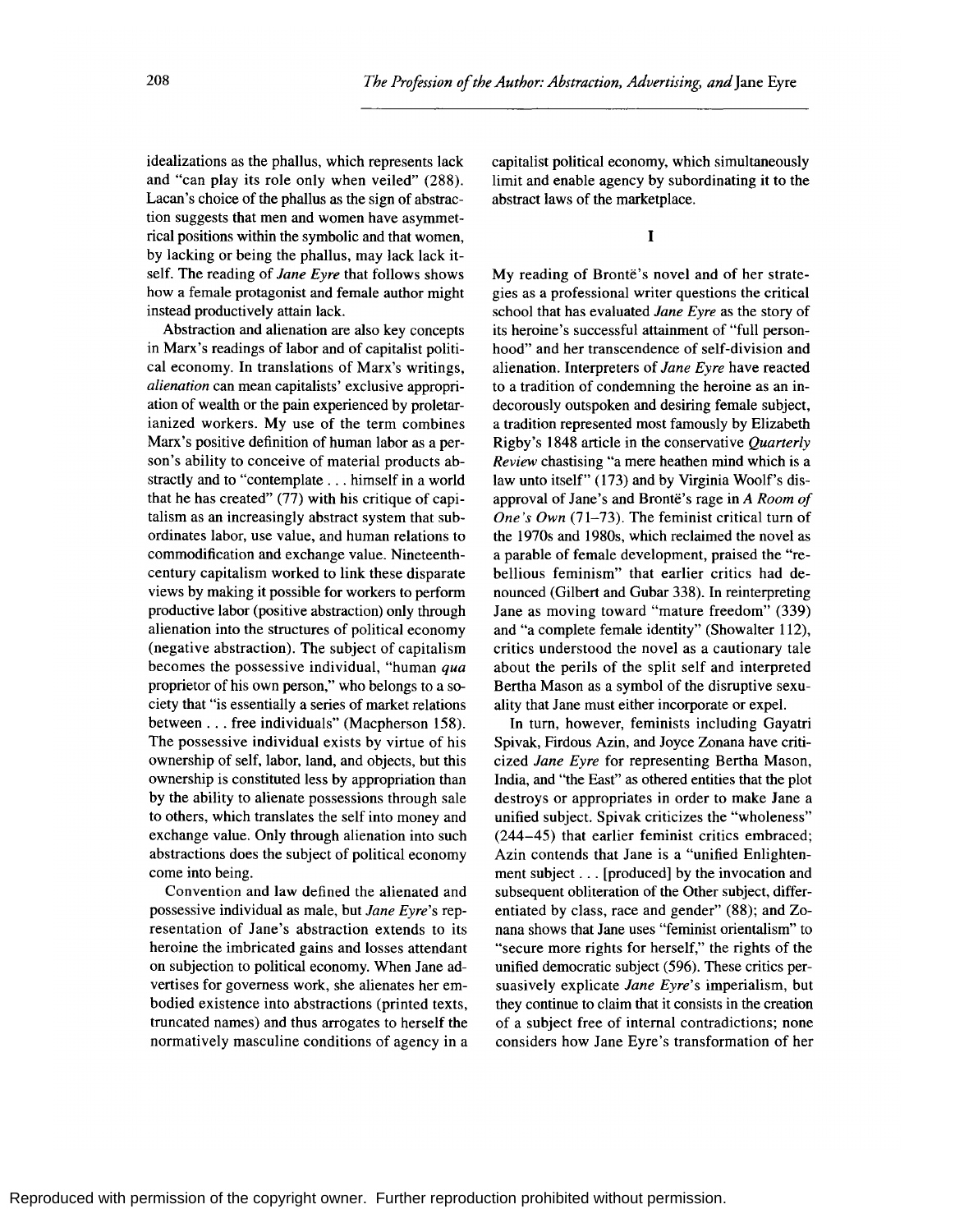self into an other suggests that the split subject and the imperialist-capitalist subject may be equivalent.

Yet scenes of writing in the novel depict Jane as being most successfully herself when she suppresses, evacuates, or commodifies her material being. Jane becomes an economic actor and the apparent author of her fate only when she alienates herself into writing, into advertisements, and into an abstract professional body. Writing and the written advertisement in *Jane Eyre* mediate between the embodied and the metaphysical, between the self and objects external to it, between the individual and the social. Writing, which always bears the traces of its own materiality, provides Jane with a medium for the successful transfer of her own embodiment, and alienation into an anonymous advertisement enables "J. E." to cash in on her self even as she masks it.

Studies of nineteenth-century sexuality and gender ideology have shown that women were characterized by overidentification with their bodies (or were substituted for the very idea of the body) and that many discourses represented female bodies as glaringly visible, material spectacles (Foucault; Poovey, *Uneven Development* 24-50; Bruno 58-76; Shuttleworth). Although *Jane Eyre* begins with that version of female identity, the novel proposes abstraction as a technique for displacing the heroine's potentially troublesome embodiment and sexualization onto the medium of writing (in the form of a printed newspaper advertisement) and thus for gaining the heroine a place in an economic market. Throughout the novel, Jane realizes her desires for liberty and mobility most successfully through advertising copy and the reproducibility of textuality and print. At crisis points in her narrative, she comforts herself with the knowledge that "let the worst come to the worst I can advertise again" (126); when Rochester's unexplained absence from Thornfield distresses her, she responds by "involuntarily framing advertisements" (192). Jane uses the medium of the written advertisement to negotiate between absolute self-effacement, represented by Helen Bums, and spectacular, Byronic embodiment, personified by Rochester.

Jane first appears not as a writer, however, but as a speaker, one whose words are identified with her body and are vitiated by that material incarnation. The novel's second paragraph evokes Jane's "consciousness of ... physical inferiority" (39), and the novel's first chapters establish Jane as a vocal child who cries out to her repressive Aunt Reed, *"Speak* I must" (68). Jane's "fierce speaking" makes an impression on her auditors but garners her few concrete benefits, and indeed in those opening chapters Jane experiences attacks on her body that often stem from her verbal outbursts or from an insufficiently abstract relation to reading and writing (70). Jane is concerned with equating pictures and words and with making each sign system embody the meaning of the other; when she reads Bewick's *History of British Birds* she focuses on how "[t]he words in these introductory pages [connect] themselves with the succeeding vignettes" and how "[e]ach picture [tells] a story" (40). That very text becomes a catastrophically material object when her cousin John uses the book to make her bleed. After ordering Jane to "[s]how the book," John throws it at her, causing her to fall, cut herself, and become a mass of painful sensation: "every nerve I had feared him, and every morsel of flesh on my bones shrank when he came near.... I felt a drop or two of blood from my head trickle down my neck, and was sensible of somewhat pungent suffering: these sensations for the time predominated over fear" (42-43). If those emotions enable Jane to speak up and fight back, her resistance leads only to more violent punishment.

At Lowood School, writing continues to serve as an instrument or weapon that makes girls' bodies into the objects of sadistic visual attention. Jane attempts to hide her face from Mr. Brocklehurst behind her school slate, but, she reports, "[M]y treacherous slate somehow happened to slip from my hand, and falling with an obtrusive crash, directly [drew] every eye upon me" (97). As in the episode with John Reed, the visibility and the materiality of a written text or a writing instrument highlights and wounds an embodied self, for Jane becomes more conscious of her body after dropping her writing tablet: Miss Temple's whispered words of comfort go "to my heart like a dagger," and the other students' "eyes [are] directed like burningglasses against my scorched skin" (97-98). Later, Jane reacts with fury and horror when Helen Bums also endures a corporal punishment that involves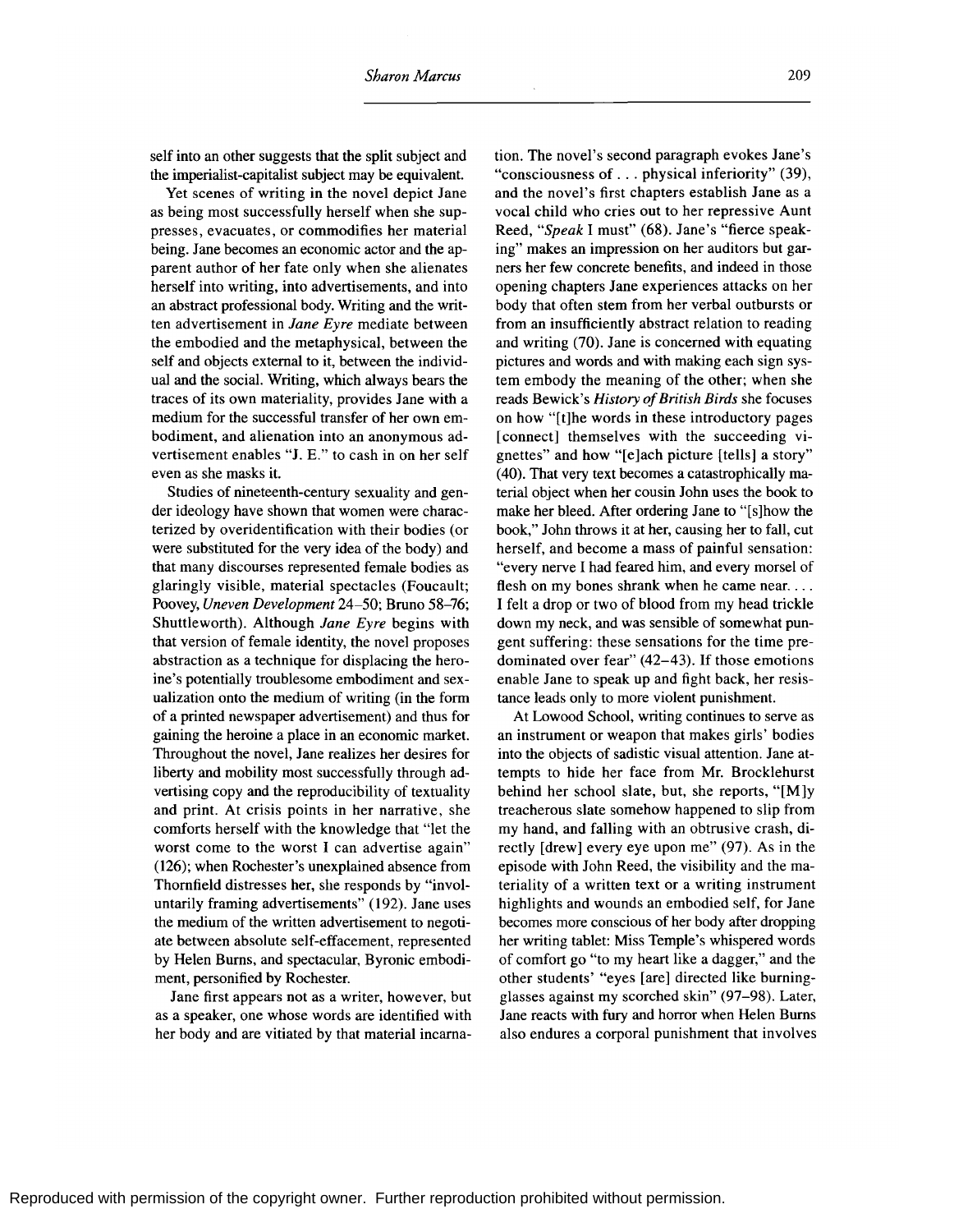writing and must stand with "the word 'Slattern'" written "in conspicuous characters" and "bound . . . like a phylactery round [her] forehead" (105).

In each of these instances, writing impresses itself on the girls in ways that make them public spectacles. When writing marks the body in *Jane Eyre,* it negates self-authorization. Helen's willingness to have punishment written on her body culminates in her death by consumption. As Robert Keefe has suggested, Helen poses a seductive threat to Jane, "[f]or Helen Bums is a creature in love with death," and "death holds a strong attraction for Jane" (98, 100). But Jane appears to take Helen as a countermodel: "the spectacle of [Helen's] sad resignation gave me an intolerable pain at the heart" (106). At Gateshead, Jane contemplates "never eating or drinking more, and letting myself die" (47), but at Lowood she learns to adopt a more nuanced stance toward death that entails neither complete rejection nor utter embrace.<sup>1</sup> She begins to construct her subjectivity on the basis of an alien grammar and a system of representation without referents or material grounds: in the paragraphs that follow her account of Helen's punishment, she writes, "I learned the first two tenses of the verb *Etre.* . . . That night, on going to bed, I forgot to prepare in imagination the Barmecide supper ... with which I was wont to amuse my inward cravings. I feasted instead on the spectacle of ideal drawings, which I saw in the dark" (106). As Jane articulates her being *(etre)* in an alien language and shifts from material imaginings to more abstract, "ideal" representations, she also accepts Lowood for the liberty its negativity offers: she declares, "I would not now have exchanged Lowood for all its privations for Gateshead and its daily luxuries" (106).

Jane orchestrates her departure from Lowood to seek work as a governess by reducing her ambitions to become a subject in her own right:

"I want [a position as governess] because it is of no use to want anything better. . . . A new servitude! There is something in that," I soliloquized (mentally, be it understood; I did not talk aloud). "I know there is, because it does not sound too sweet. It is not like such words as Liberty, Excitement, Enjoyment: ... now all I want is to serve elsewhere. Can I not get so much of my own will!"  $(117-18)$ 

Jane thus aims to achieve liberty through constraint and settles for a subjectivity of diminished expectations. In the context of her social disadvantages, this approach offers her a way to expand her field of action. Concurrently, her speech becomes less embodied as it takes the form of a silent inner monologue that she explicitly qualifies as mental. Jane's rhetoric also becomes more abstract as she rejects the personifications of "Liberty, Excitement, Enjoyment" for the abstraction of an abbreviated signature drawn from the corpus of the letters of her name.

Jane's shift from internal speech to a printed advertisement also entails the mental abstraction that produces her involuntary signature at the Riverses'. She represents the advertisement as originating outside herself, during a suspension of conscious thought and deliberate effort. Strictly speaking, she does not decide to advertise at all: after "feverish" but "vain labour," a "kind fairy in my absence had surely dropped the required suggestion on my pillow." Jane's will is thus carried out through a splitting of the self, first into an absent self and the fairy, then into two rhetorical interlocutors-a questioning "I" who lacks knowledge of advertising and a savvy respondent who addresses this "I" as "you":

[A]s I lay down, [the suggestion] came quietly and naturally to my mind: "Those who want situations must advertise...."

"How? I know nothing about advertising."

Replies rose smooth and prompt now-

"You must enclose the advertisement and the money to pay for it under a cover directed to the editor of the *Herald."* (118)

The momentary absence of Jane's self and her subsequent splitting into the first and the second person constitute profitable forms of self-alientation because they condense her self into a text, "a clear, practical form" (118).

Jane recounts her advertisement as follows:

"A young lady accustomed to tuition" (had I not been a teacher two years?) "is desirous of meeting with a situation in a private family where the children are under fourteen." (I thought that as I was barely eigh-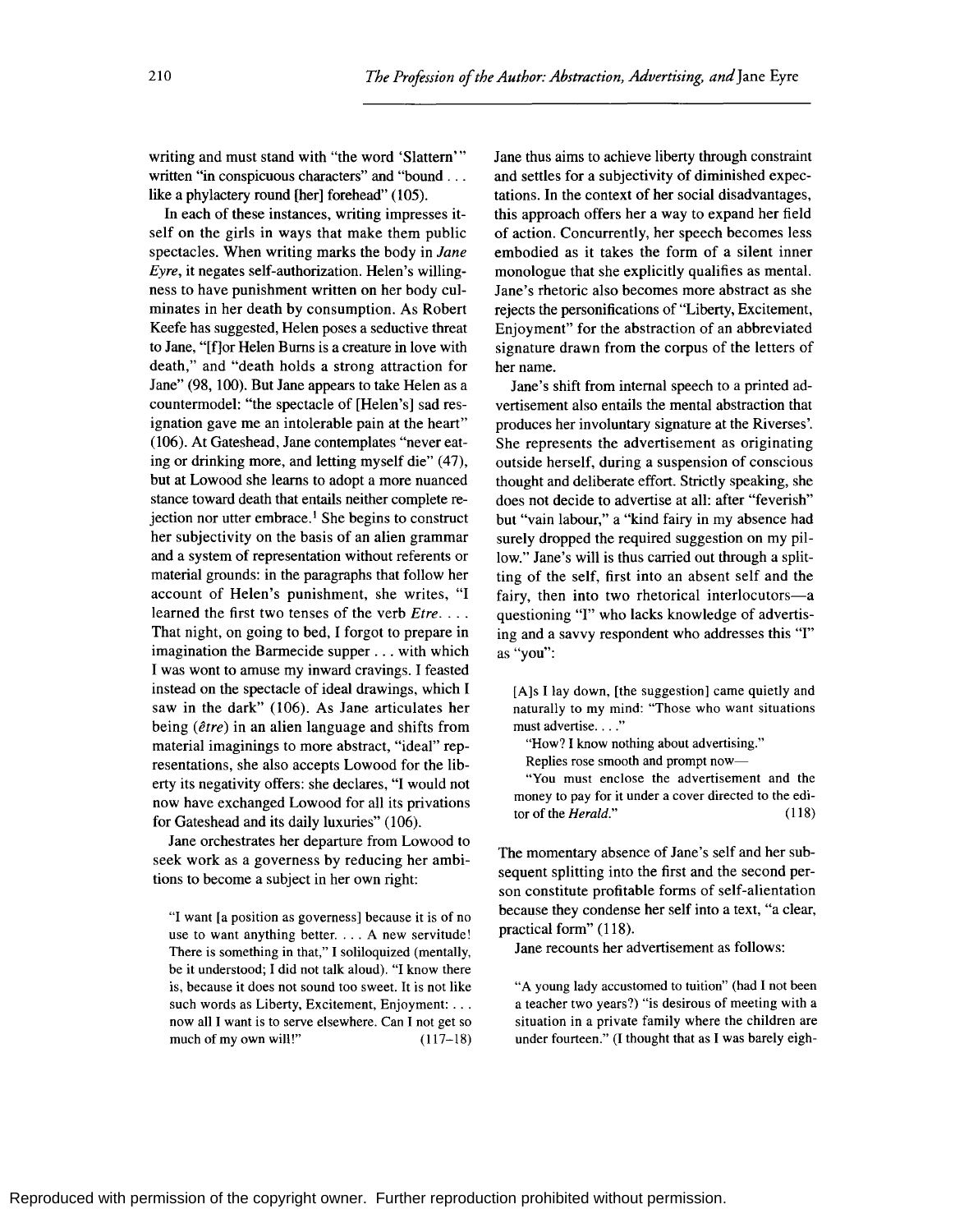211

teen, it would not do to undertake the guidance of pupils nearer my own age.) "She is qualified to teach the usual branches of a good English education, together with French, Drawing, and Music" (in those days, reader, this now narrow catalogue of accomplishments would have been held tolerably comprehensive). "Address J. E., Post Office, Lowton, -- Shire."

(118-19)

The juxtaposition of the advertisement's text, which is isolated within quotation marks, and the parenthetical asides that pose rhetorical questions, qualify the advertisement's statements, and directly address the reader, highlights the advertisement's nonreferential status: Jane's advertisement does not reflect her person; it constructs her as a thirdperson object, a "young lady," and alienates her name into mere initials. Yet the near anonymity of "J. E." enables Jane to make a name for herself: *je*  spells "I" in French, the foreign language that she later speaks with her pupil and that she is studying when she learns "the first two tenses of the verb *Etre."2* And when Jane arrives at Millcote Inn on her way to Thornfield, the waiter who "answer[s] her summons" asks, "Is your name Eyre, miss?" (125). As a result of her quasi-anonymous advertisement, Jane's name becomes a question to which she can affirmatively respond. Just before she is inspired to advertise, Jane sits in her room at Lowood School and hears "a bell ... [that] called me downstairs" (117); after she has framed her ad, however, it is Jane who "ring[s] the bell" at Millcote Inn, Jane who summons both a prospective consumer and her self.3 While her advertisement expresses her desire to serve, it solicits and produces a buyer to pay for her services; by invoking that buyer, Jane also invokes her self as a worker with services to sell.

The advertisement's involuntary appearance and abbreviated, semianonymous signature neutralize the danger and unsuitability of female selfpromotion. Jane commodifies herself while avoiding the stigma of prostitution often attached to governesses (Poovey, *Uneven Development* 129-31), indeed to all working women and to all professionals who put prices on personal services. Alienation into the third and second persons and into written signs does not disable or degrade Jane. Instead, she profits from this opportunity to differ from her embodied, particular self and others' views of her by entering what she represents as a professional body of governesses.

*Jane Eyre's* implied arguments for female professionalization reside in the form and content of the notorious pronouncement Jane utters when she mounts the rooftop of Thornfield: "Anybody may blame me who likes" (140).<sup>4</sup> After invoking an audience whose members' individuality has been generalized into "anybody," Jane outlines her desire to participate in a social space that exceeds the bounds of her body by imagining "a power of vision which might overpass that limit; which might reach the busy world, towns, regions full of life I had heard of but never seen" and "more of intercourse with my kind" (140-41). Although Jane's language of romantic plentitude at first implies that she seeks an emotional outlet for feeling, for "exultant movement, ... trouble, ... [and] life," her concluding arguments present feeling as an abstract index of humanity that serves as the basis for demanding equal opportunity in the realm of work: "women feel just as men feel; they need exercise for their faculties, and a field for their efforts as much as their brothers do. . . . It is thoughtless to condemn them, or laugh at them, if they seek to do more or learn more than custom has pronounced necessary for their sex." Addressing a generalized "anyone," Jane invokes the "millions" of women who resemble her and the "masses" of people with whom these women share their discontent (141). As critics have noted, Jane's use of the terms *millions* and *masses* aligns women with workers (Kaplan 172), but it also rhetorically connects women to the "wave of association" that in England was often the first sign of formal professionalization (Larson 5). Jane's generalization of her listeners and of herself as a speaker shifts attention from her individual situation to the shared condition of a collective body, a nascent professional entity.

When *Jane Eyre* was written, real professional opportunities did not exist for governesses, but the rhetorical force the novel confers on this professional body is reflected in Rigby's review, which uses the novel as an occasion to insist that middleclass women confine themselves to unpaid domestic labor. Rigby understands Jane's objection to the gap between existing female capacities and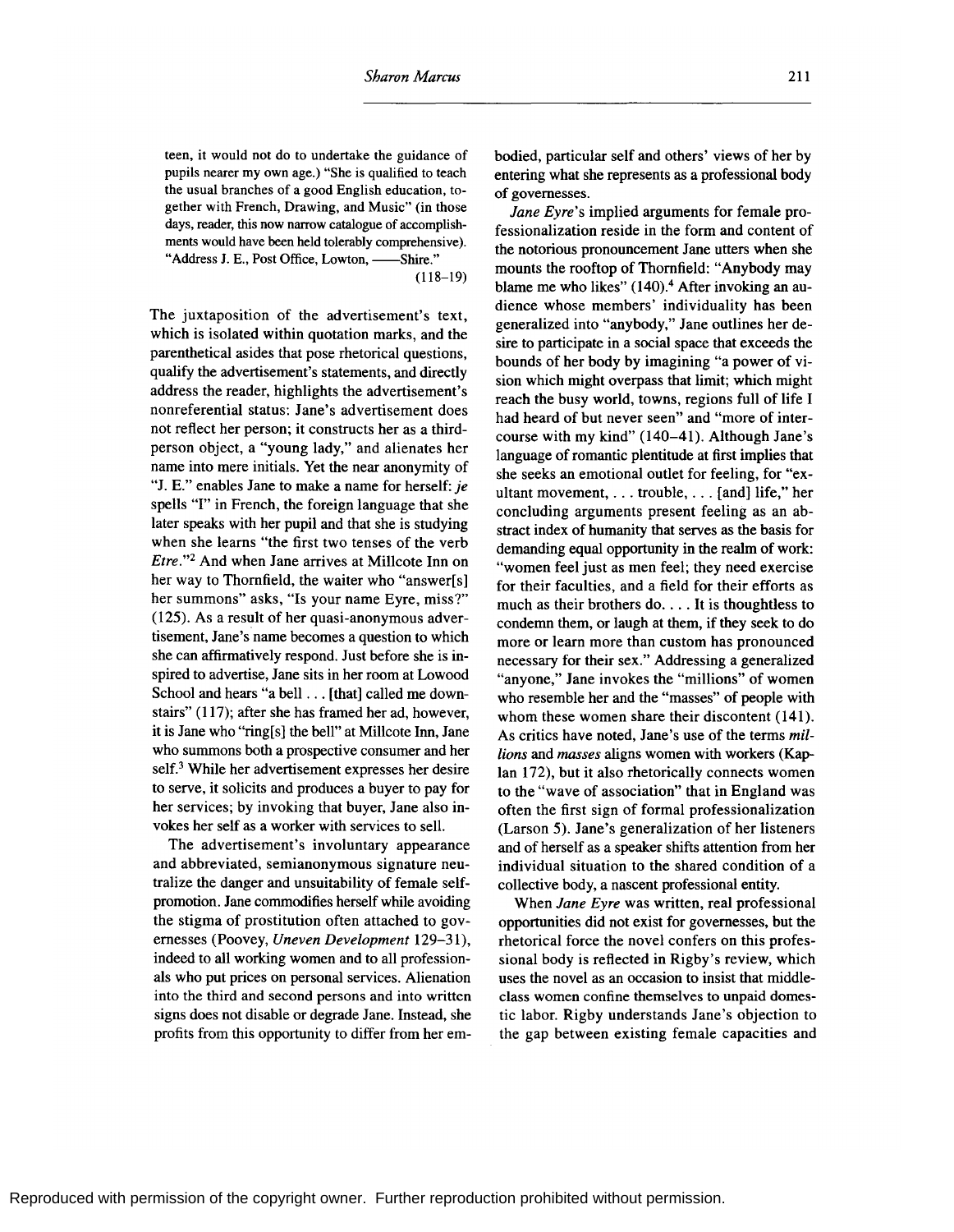nonexistent professional opportunities as advocacy of the professionalization of governesses. After criticizing Jane as "not precisely the mouthpiece one would select to plead the cause of governesses" (176) and denouncing the novel's implied arguments for the professionalization of governess work, Rigby's review rejects the Queen's College proposal to license governesses:

What we ... require and seek for our children is not a learned machine stamped and ticketed with credentials like a piece of patent goods, but rather a woman endowed with that sound principle, refinement, and sense, which no committee of education in the world could ascertain or certify....  $[N]$ o governess can teach an art or accomplishment like a regular professor.<sup>5</sup> (184-85)

Rigby praises governesses for qualities "far too precious ... to have any stated market value," but her compliment takes a fundamentally negative form: "no governess can teach ... like a regular professor." She argues against any institutionalized form of credentialization and approves governesses' inability to form professional or trade associations: "the governess [has] no means of resistance. Workmen may rebel, and tradesmen may combine ... but the governess has no refuge—no escape; she is a needy *lady" (179).* 

In disapproving of the automatization and commodification of women as "patent goods," Rigby opposed other aspects of professionalization for women. Although professionals did not deal in commodities, they commodified themselves. The term *professionalism,* as opposed to *amateurism,*  signified payment for and standardization of services, the abstraction of work into the universal equivalent of money, and the subjection of work to systematic criteria, those "homogeneous and universalistic principles" used to assess and compare different members of the same profession (Larson 13). The generalization inherent in professionalism thus exemplified Locke's sense of abstraction in *An Essay concerning Human Understanding:* "This is called abstraction, whereby ideas, taken from particular beings, become general representatives of all of the same kind" ("Abstraction," *Century Dictionary).* Professionals also generated and solicited an abstract market of "wide and anonymous publics," a process made possible by the development of railways, telegraph systems, a modernized postal service, and improved roads (Larson 10). In scorning the equation of women and "patent goods," Rigby placed women above the abstractions of exchange value, standardization, and rationalization deemed necessary for professionalization. However, by equating women with the unmeasurable qualities of "sound principle, refinement, and sense," Rigby unwittingly suggested that women already *were* professionals, since in contrast to tradespeople, who trafficked in material goods and "the external wants or occasions of men," professionals dealt in intangible knowledge such as medical theory or the principles of architectural design ("Profession"). In this sense a profession entailed a greater degree of abstraction than the physical labor of a surgeon or builder did (Perkin 258; Kaye), and professionals claimed to have expertise in "an abstract system of knowledge," which for Andrew Abbott "best identifies the professions" (8).

Whereas Rigby's review warned that professionalizing governesses would mechanize women and make governesses too powerfully abstract, other writers justified their opposition to professionalization by identifying governesses with the excessive embodiment of "unregulated female sexuality" (Poovey, *Uneven Development* 131). Although not sexualized to the degree that working-class nannies and nursemaids were, governesses often received "dishonourable proposals [and] insulting attentions" and figured in pornographic writings (Adburgham 87; see also Blessington 41, 184; Peterson 15; Renton 191). Advertisements in the London *Times* stipulated that in addition to being wellversed in academic subjects, a candidate "must ... be lady-like in manners and appearance," "her person and manners lady-like," and must supply "the fullest and most explicit communications as to age, health, &c" (Advertisement, 6 Jan. 1840; Advertisement, 24 July 1840; Advertisement, 12 Apr. 1841). By placing the governess's physical characteristics alongside her pedagogical accomplishments as if the two belonged to the same register, such advertisements suggested that the governess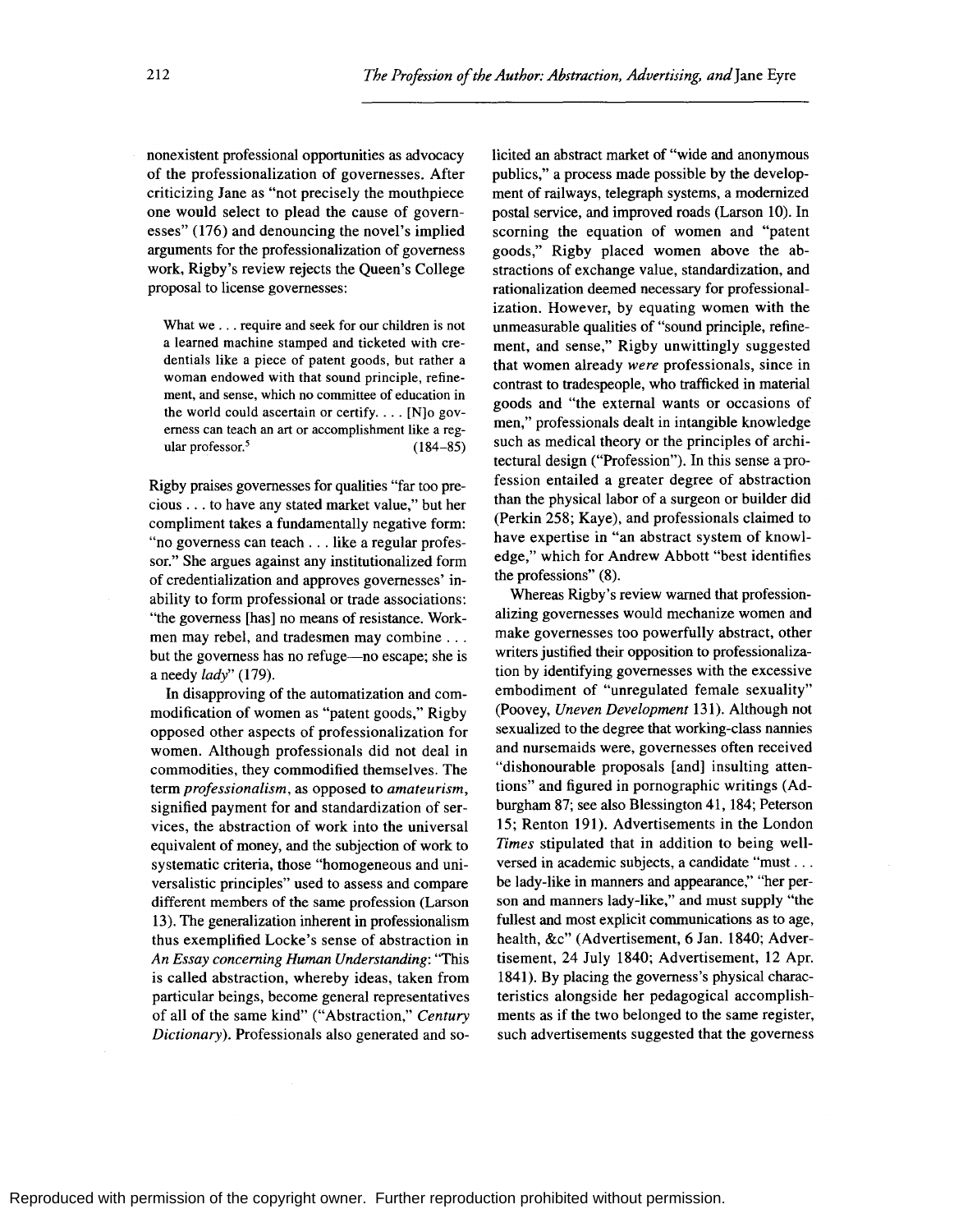exemplified her lessons in her person as much as she transmitted knowledge contained in books.

Jane Eyre thus gains professional status not only because she addresses a generalized group of peers but also because she eludes physical scrutiny, advertising her accomplishments in print without reference to her appearance. Throughout her narrative, most famously during her brief engagement to Edward Rochester, she resists identification with femininity as an embodied spectacle. In her conflicts and triumphs after her departure from Lowood, Jane draws not on what Rigby calls her merely "moderate capital of good looks" but on what an *Athenaeum* reviewer describes as her "capital of principle" (Rev. of *Jane Eyre).* The metaphor of "capital" indicates an abstract quantity separable from the self; the attribute of "principle," a spiritual quality distinct from the body.

*Jane Eyre* culminates with a final instance of abstraction: Jane's instrumentalization through marriage to the blind and crippled Edward Rochester. Although Rochester eventually regains his sight, his right hand cannot be restored. As Jane concludes her tale, she reports, "I was then his vision, as I am still his right hand" (476). Critics have often interpreted Rochester's blinding and mutilation as a form of symbolic castration, but Jane appears to adopt—rather than to triumph over-her husband's bodily fragmentation by transforming herself into a prosthetic part.<sup>6</sup> Her insistence on the continuity and permanence of her position as a writing instrument and on her absorption into her husband's body ("I am *still his* right hand") and the homophony of *right* with *write* ("I am still his *write* hand") highlight the place of writing in Jane's progress. By using writing to abstract her body into a mechanized body part, Jane accedes to sovereignty through service and becomes the scribe of both her own and her husband's stories.

#### II

Jane's strategies for abstracting herself into texts and writing instruments parallel Brontë's strategies for advertising herself as the author of *Jane Eyre.*  Even though Brontë wrote fiction as a professional author and Jane only advertises herself as a governess, both author and character represent themselves through abstractions in order to bypass the scrutiny to which women were subject as writers or governesses.

As Jennifer Wicke's work on Charles Dickens has shown, authorship without advertising was impossible during the 1840s, a period that witnessed "the confluence of advertising and literature" (21). During the first half of the nineteenth century, "[a]uctioneers and booksellers were among the heaviest advertisers in terms of the number of advertisements taken" (Nevett 29). Indeed, an 1831 *Edinburgh Review* article about the taxes on literature surmised that "[a] third part of the advertisement duty is ... derived from announcements of books" ("Observations" 434), and an 1843 article on advertising noted that although "no trade, profession, or condition in life is entirely free from [puffery] ... we are by no means sure that [authors] would not take precedence of even quack-doctors and auctioneers" (Rev. of *Cesar Birotteau* 4, l3) in terms of money and effort expended on advertising. As Charles Mitchell stated in an 1846 article titled "The Philosophy of Advertising," "It may now be laid down as an established axiom, that no trade or profession can be followed advantageously without some species of advertising" (Linton 29).

When the authors of the works advertised were women, however, the necessary self-promotion of advertising collided with the self-effacement demanded of them. The unpleasant glare of publicity often hampered female writers, even those who exercised their skills circumspectly in private, and the frequent equation of female writers with the sexualized, embodied figures of the prostitute and the fallen woman belied the increased rationalization of publishing (Mermin xiv-xvii, 17, 21, 39).<sup>7</sup>

Brontë's own career illustrates the double standard used to evaluate men's and women's writing. When critics assumed that Currer Bell was a man, they rarely speculated on his experiences or physicality. When they assumed that Currer Bell was a woman, however, they imagined an autobiographical identity between the author and her heroines and remarked on the traces her embodied experience supposedly left in the text. In a review of *Jane Eyre* for *Fraser's Magazine,* G. H. Lewes wrote that "the writer is evidently a woman" and concluded that the work was "an autobiography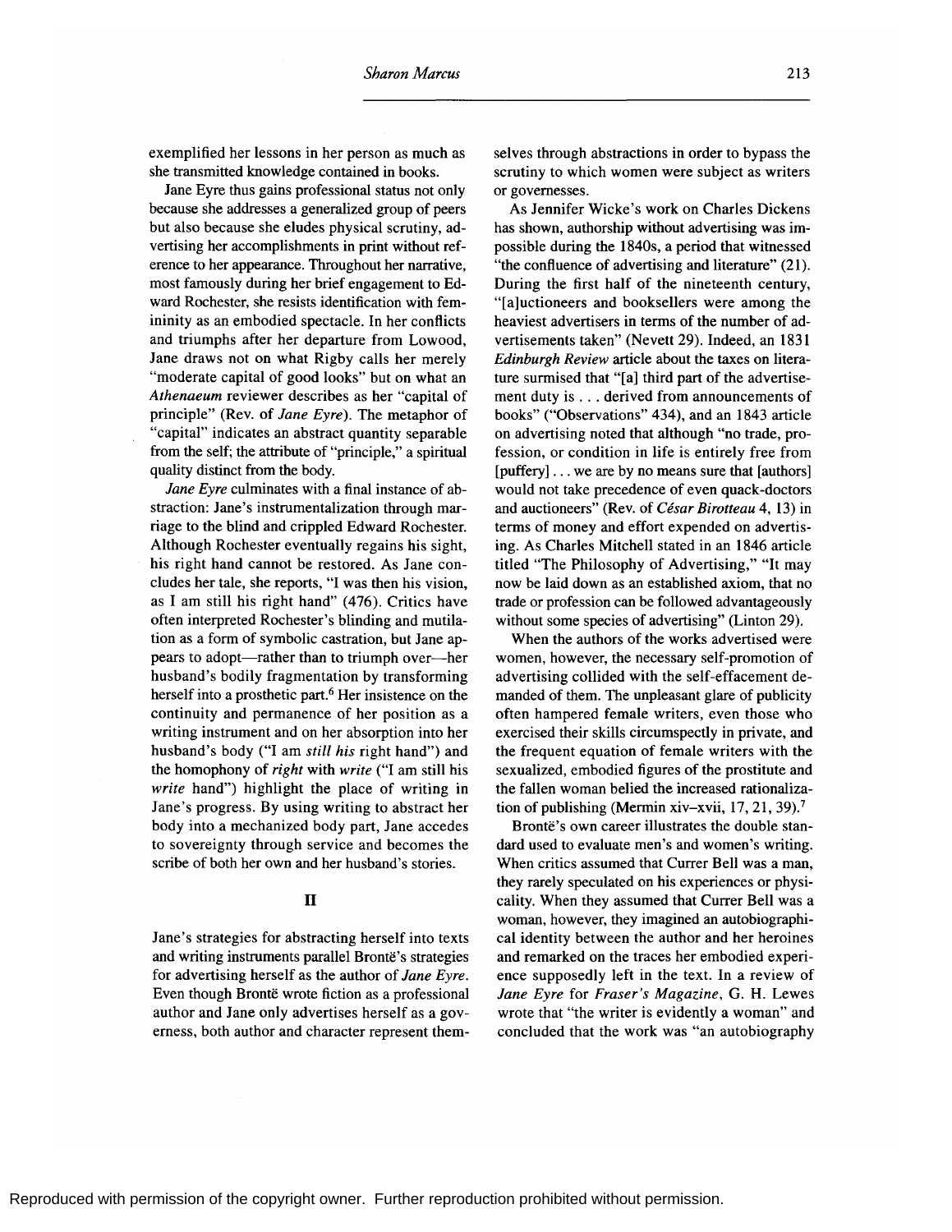... in the actual suffering and experience" (Allott 84). Reviews of *Shirley* (1849) trumpeted the appearance of what the *Daily News* reviewer called "a female pen" and rhetorically stripped the author down to her female attributes: "that Currer Bell is petticoated will be ... little doubted by the readers of her work" (Allott 118). The *Atlas* remarked that "there is woman stamped on every page of the present fiction," and the *Standard of Freedom* wrote that "[t]he hand of a woman is unmistakably impressed on the present brilliant production" (Allott 120, 133), while the *Critic* highlighted the notion that a woman's text did not abstract from experience but directly embodied it:

[W]e have come to the conclusion ... that Currer Bell is a lady. The female heart is here anatomized with a minuteness of knowledge of its most delicate fibres, which could only be obtained by one who had her own heart under inspection. The emotions so wondrously described were never *imagined:* they must have been *felt*. (Allott 141; emphasis mine)

Critics have argued that the tendency to see the woman in the work fostered the use of pseudonyms as shields from personal remarks, but few have asked how nineteenth-century women writers simultaneously publicized their works. Similarly, while scholars have shown that it was difficult for women to think of themselves as professional writers, less attention has been paid to how women nevertheless established professional relationships with publishers and reviewers. According to Mary Poovey, male writers of the 1840s resisted the alienation inherent in the professionalization of writing by modeling their work on an idealized version of women's domestic labor; the entry of women into the literary field was thus particularly problematic, for it threatened to evacuate the category of nonalienated female labor *(Uneven Development* 124-25).8 In Poovey's analysis, alienation signifies a painful self-estrangement and psychological affliction (121, 125). That notion of alienation, stemming from Marx's concept of *Entfremdung* (Axelos xxxi-xxxii), points to the emotional and physical state either of a sensationalized body in pain or of a body painfully severed from consciousness (Cvetkovich 174, 179). In this sense, alienation describes both the proletarian worker's condition under capitalism and Jane's suffering in the first chapters of *Jane Eyre;* it posits an identification with the body rather than an abstraction from it.

In *Modes of Production of Victorian Novels,*  N. N. Feltes applies the notion of alienation as *Entfremdung* to Victorian publishing history and to women's use of masculine pseudonyms. He describes a transition from a petty-commodity mode of production, in which authors maintained some direct control over their product, to an alienated capitalist mode of production, which proletarianized authors, gave capitalist publishers a monopoly over the means of production and distribution, and transformed books into "commodity-texts" characterized by alienability (6, 8). Feltes's discussion of George Eliot, however, replaces the general alienation of all writers with the specific suffering and alienation of female writers. Feltes maintains that Marian Evans took on the masculine pseudonym George Eliot as her "professional name" because of "her particular woman's material need"; her writing name "specifies the effect of social coercion enforcing feminine subordination on the level of production" and signifies her exclusion from any "professional title" (38, 40, 43). Although Feltes acknowledges the extent to which George Eliot attained professional status and profits, he sees Marian Evans and George Eliot as representatives of a femaleness and a professionalism radically opposed to each other. Feltes's argument that the masculine pseudonym referred to the alienation-as-suffering of the female writer's body helps explain how advertising could hamper women's attempts to exploit publishing's opportunities for profitable alienation-as-abstraction. A woman writer could not promote her work as Dickens did when he gave widely publicized readings of his books (Wicke 51), and publicity from reviews often reduced women to a sensationalized femininity that militated against claims to professional status. Distressed by reviewers' insistence on the feminine garb, hand, and heart of *Shirley's* author, Bronte was driven to exclaim, "Why can they not be content to take Currer Bell for a man?" (Allott 117).

However, Feltes's interpretation of the masculine pseudonym as a form of negative alienation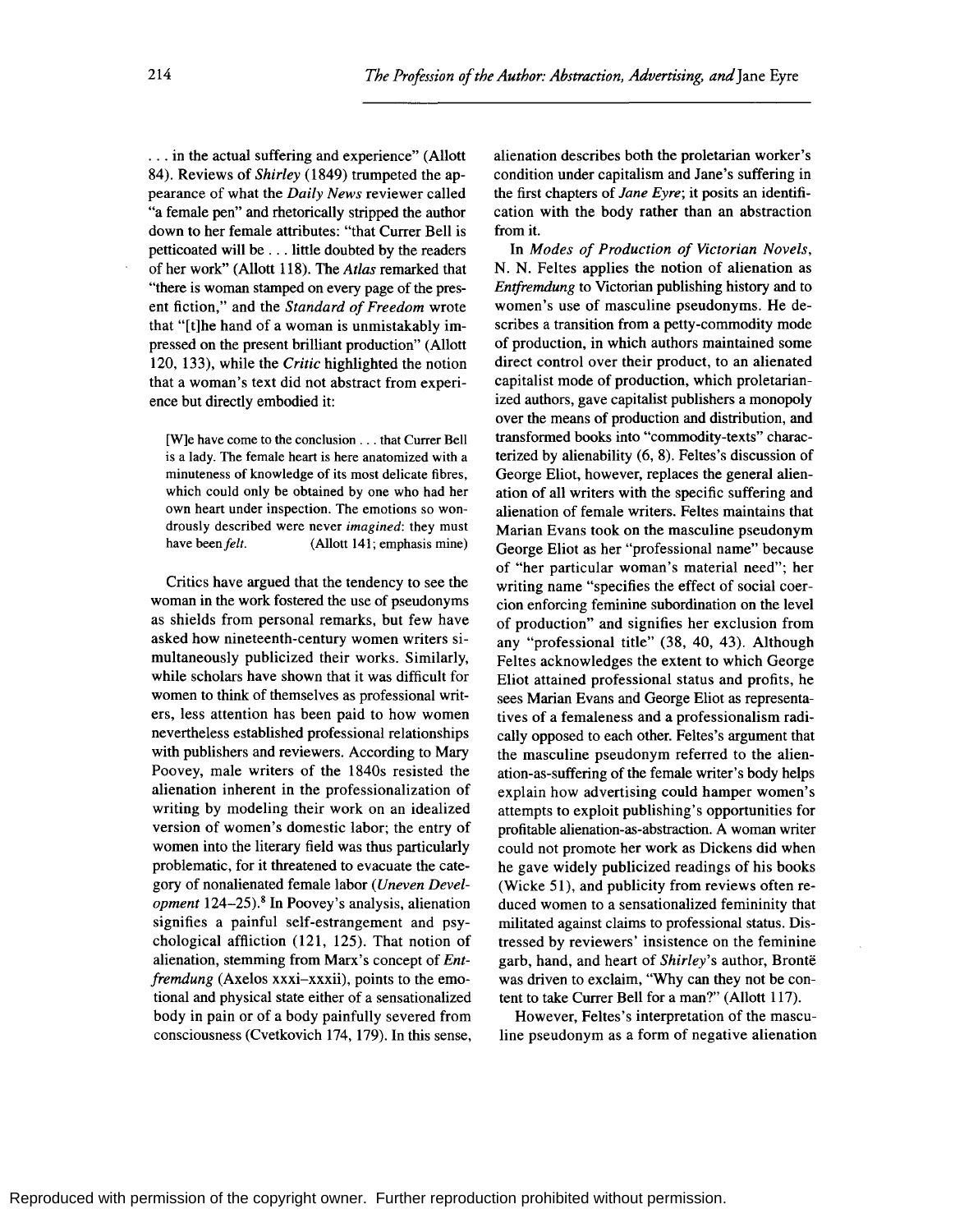215

occludes the extent to which a woman writer could circumvent the pitfalls of publicity by using a masculine or ambiguous pseudonym. The name Currer Bell enabled Brontë to materialize her professional self in abstract form, to put herself forward while simultaneously receding from view, a paradoxical strategy of self-promotion through self-effacement that is exemplified in an incident from Bronte's juvenile writing career. In 1837, the young Bronte wrote to the poet laureate Robert Southey and received a discouraging reply that included a piece of advice she apparently acted on throughout her career: "the less you aim at celebrity, the more likely you will be to deserve and finally to obtain it" (Spark 64). Southey presumed that his correspondent had used a pseudonym, although she had in fact signed her given name. In replying to Southey, Brontë accepted his censure but also followed a golden rule of advertising expounded (sarcastically) in an 1843 *Edinburgh Review* article: "never ... omit an opportunity of placing your name in printed characters before the world" (Rev. of *Cesar Birotteau* 2). Ostensibly an apology for her ambition, Brontë's reply multiplied the very signature whose authenticity and value Southey had placed in doubt: "The signature which you suspected of being fictitious is my real name," she wrote. "Again, therefore, I must sign myself,  $C$ . Brontë.'" That proclamation of her name was followed by a postscript in which she apologized for writing at all—and then signed her initials yet again (Spark 68).

By the time Bronte published her novels, she had chosen to efface her given name completely in order to further the success of her writing name. "If I could," she wrote in 1841, "I would always work in silence and obscurity, and let my efforts be known by their results" (Gaskell 221); after publishing *Jane Eyre*, Bronte exclaimed in correspondence with a reader for the firm of Smith, Elder, "What author would be without the advantage of being able to walk invisible?" (Symington and Wise 2: 174). Indeed, Bronte split herself into Charlotte Brontë and Currer Bell. Charlotte Brontë, the real author, masqueraded in business letters as an intermediary who brokered the Bells' poems. In that guise, she implied to publishers "that she was not acting on her own behalf" yet suggested a nominal rather than a corporeal status for the Bells "by signing her correspondence 'In the name of C., E., and A. Bell'" (Gaskell 292).

To the extent that her pseudonym enabled her to produce herself as a published writer, as a brand name, Brontë engaged in a process of selfconstruction deemed a crucial aspect of professionalism (Larson 14). Professional writers depended on the commodification of their names and on the alienation of their books into a network of advertisements through which the names and the books mutually promoted each other. Advertising thus abstracted the author's body into a series of texts, and the written advertisements could even be "decorporealizing" (Wicke 53) because of their distance from the icons, gestures, and speech of earlier advertising modes (Sampson 19-22). Advertisements were also abstract by virtue of their emphasis on form and effect over content (Elliott 117-19), their focus on exchange and sale rather than use, and their generalized address to an anonymous and global public (Linton 30).

Brontë's pseudonym inserted her into and alluded to the literary marketplace and its advertising system. Although pseudonyms seem to mask authors' identities, an overtly artificial one like Currer Bell, which advertises its own fictiveness, constituted a common nineteenth-century ploy known as the "puff mysterious," which aroused readers' curiosity and interest by making reference to an anonymous, "unknown" author (Hindley and Hindley  $92-93$ .<sup>9</sup> The name Bell itself also signified advertising and publishing to the mid-Victorian public. *Bel/'s Universal Advertiser* was the foremost advertising newspaper of Brontë's time, and the name Bell was attached to several popular weekly and penny newspapers in the 1830s, including *Bel/'s Weekly Messenger,* which was "chiefly read in the country" and which carried many book reviews (Grant 133).10 Stuart and John Bell, the founders of the Bell newspapers, were successful publicists at the end of the eighteenth century; John Bell launched the *Morning Post* "as a Daily Advertising Pamphlet" and also issued *The Universal Catalogue* (a catalog of books that was subsequently called *The British Library)* in 1772 (Elliott 149). Bell was also the name attached to a series of cheap nineteenth-century reprints of poetry and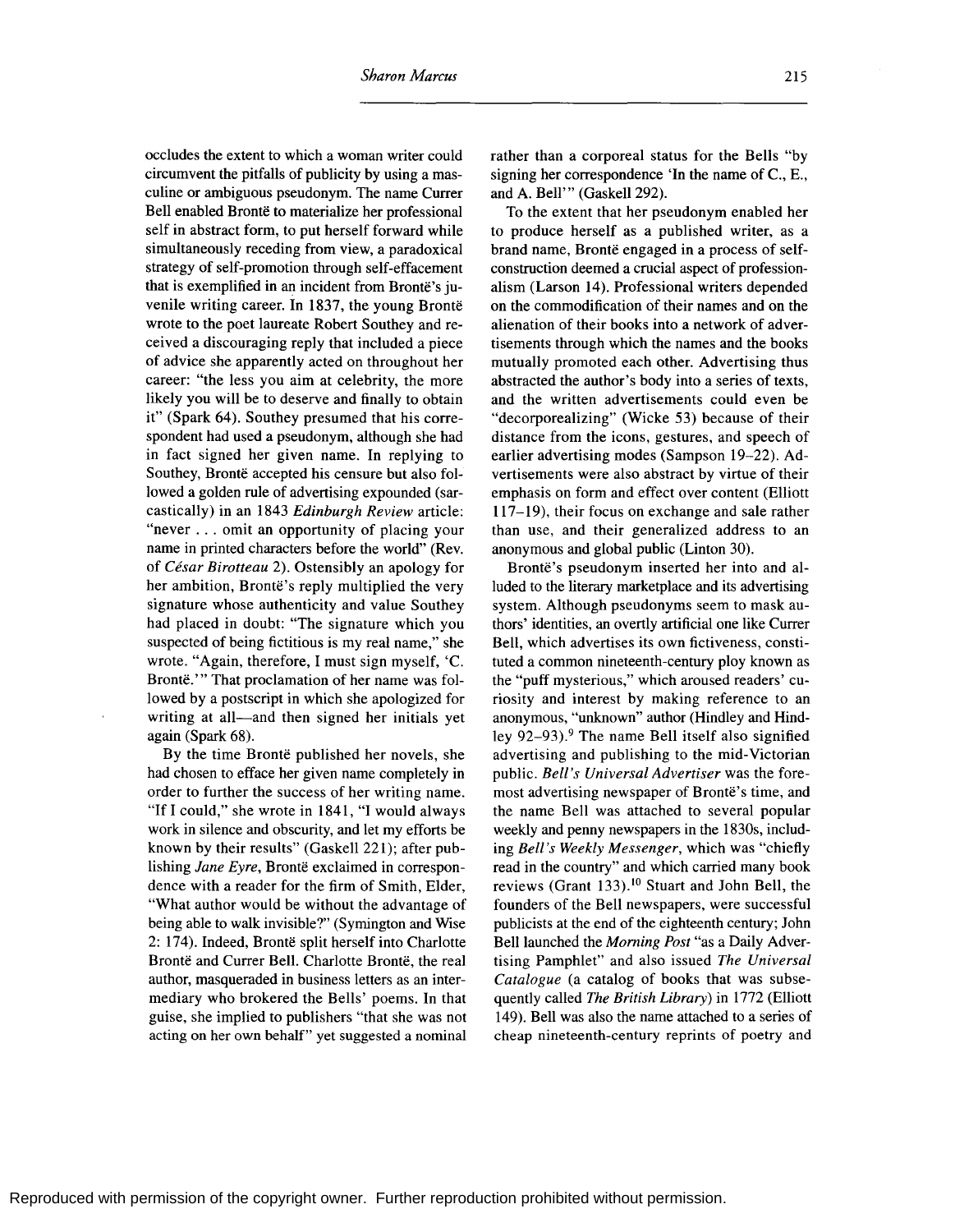drama. And an 1875 *History of Advertising* gave *bellmen* as the name for town criers, who advertised news and goods well into the nineteenth century (Sampson 59).

Brontë's choice of the sexually ambiguous first name Currer enabled her to generalize her authorial power in a way that she believed a feminine name could not. To be sure, as Gaye Tuchman suggests, female authorship had a certain market value until the 1870s, and male writers often assumed feminine pseudonyms (48-55). However, that value was limited to the specifically feminine sensibility implied by a feminine name; it rarely translated into the universal currency of genius. Brontë advertised an authorship without reference to a sexed body in order to avoid the invidious standards used to evaluate women's writings, as she indicates in describing her and her sisters' decision to adopt pen names:

Averse to personal publicity, we veiled our own names under those of Currer, Ellis, and Acton Bell; the ambiguous choice being dictated by a sort of conscientious scruple at assuming Christian names, positively masculine, while we did not like to declare ourselves women, because ... we had a vague impression that authoresses are liable to be looked on with prejudice. (Gaskell 286)

By choosing "ambiguous" names, the Brontes prevented attention from fixing on the bodies suggested by feminine or masculine names; indeed, Bronte notes that the pseudonyms Currer, Ellis, and Acton "veiled [her and her sisters'] own *names,"* thus emphasizing the nominal and figurative rather than the material and personified existence of the Brontë sisters.

Although "averse to personal publicity" and anxious to avoid any "personal interview" with prospective publishers (Symington and Wise 2: 87), Bronte avidly sought the impersonal publicity provided by writing and encouraged advertisements of Currer Bell's work. She was familiar with advertising rhetoric from her earliest days as a reader and writer; her and her siblings' juvenilia "frequently imitate[d] the format of ... [news]papers and their specific advertising copy" (Shuttleworth 48-49), and Bronte used that knowledge in her tenacious correspondence with Aylott and Jones,

the firm that printed the Bells' poetry. Written under the cover of Currer Bell, her letters determined the volume's price, its advertising costs, the periodicals to which copies were to be sent for review, and the extracts of reviews to be used in subsequent advertisements (Symington and Wise 2: 89-135). After *Jane Eyre's* publication, Bronte also wrote at length to her publisher George Smith about advertising strategies and sought recognition for the name Currer Bell (2: 147-52). Her suggestions to her publishers resembled those of successful entrepreneurs, who counseled that advertisements helped create the objects they advertised. For example, Josiah Wedgwood, a pioneer in the use of advertising, noted that objects "want a name-a name has a wonderful effect I assure  $you$ — ... it will be absolutely necessary for us to mark them, and advertise that mark" (McKendrick 112, 124).<sup>11</sup> Although Brontë told her publishers that she thought reviews were more valuable than advertisements, most reviews differed little from advertisements in purpose, since both sought to affect sales and circulation (Collins 191). The *Edinburgh Review* called favorable reviews "indorsements" (Rev. of *César Birotteau* 14-15) and accused them of being veiled advertisements; indeed, until 1853 favorable book reviews were taxed as though they were advertisements (Turner 82).

Brontë produced names for both herself and her works and used those names to advertise each other; all Currer Bell's books published after 1847 were labeled "by the author of *Jane Eyre."* Bronte suggested to Smith, Elder that publication of *The Professor* would give the name Currer Bell a recognition value that would help to sell subsequent works by that author. She viewed her works as mutual advertisements for one another: *The Professor*  "might be published without serious risk" because the "more striking and exciting" *Jane Eyre* would follow; the success of the second work might increase if its author's name were circulated through the publication of the first; the first novel would retrospectively ride on the second's success, and "thus the interest of the public (if any interest was aroused) might not be suffered to cool" (Gaskell 317). Bronte's self-contained and self-sustaining advertising system was designed to have bodily effects on an abstract public, "arousing" and heating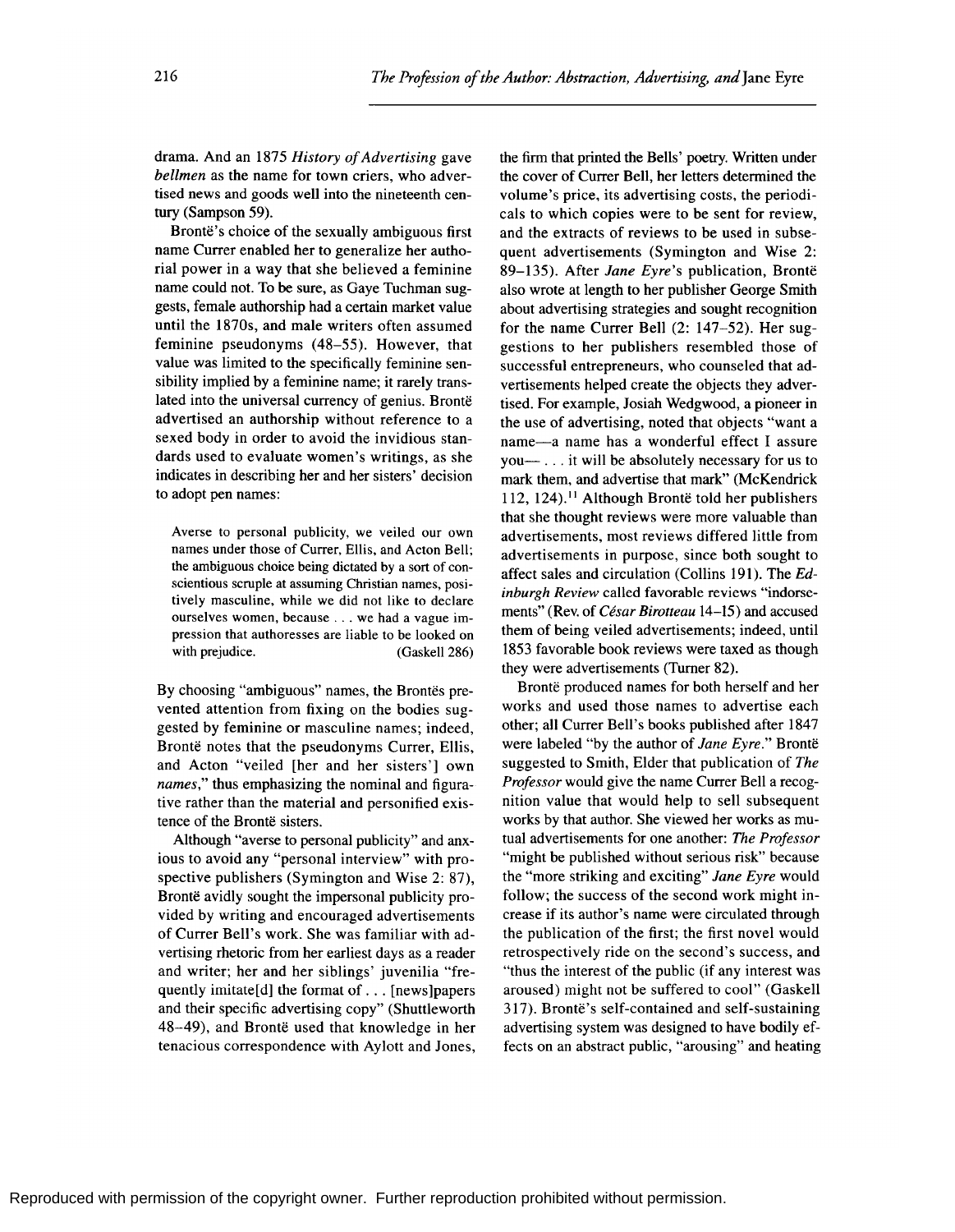its interest. Writing from behind a disembodied name, Brontë could then relish the materiality of her books, describing them as if they had bodies. On receiving the first copies of *Jane Eyre* she thus wrote to her publishers, "You have given the work every advantage which good paper, clean type, and <sup>a</sup>*seemly outside* can supply ... " (Gaskell 321; emphasis mine).

Although advertisements for *Jane Eyre* named Currer Bell as the author of the novel, the title page of the first edition designated Currer Bell as the editor of *Jane Eyre: An Autobiography.* The editorial device came from earlier forms of the novel in which authors posed as editors to lend veracity to their tales and to authorize the public circulation of autobiographical confessions, whose content required privacy and anonymity. *Jane Eyre's* editor, however, never appears within the work's frame. Currer Bell thus takes on an invisible, phantom existence as an abstract convention that saves Jane from being the author of the text: without the words "Edited by Currer Bell," the reader would assume that Jane Eyre herself had written the eponymous text subtitled *An Autobiography.* Jane Eyre and Currer Bell cover for each other: Jane's story can be published only under the protection of a nonfeminine name, while Currer Bell attains the invisibility that Bronte sought for that name by disappearing within the text that Jane Eyre writes. Charlotte Bronte, Jane Eyre, and Currer Bell all publish under cover of a veiled visibility that exploits print's erasure of the author's body to authorize women's professional participation in a market. This abstraction into market value is both a cause and an effect of capitalism's political economy, and in exploiting that economy and allowing it to exploit them, Currer Bell, Jane Eyre, and Charlotte Brontë share the limitations that Jane avows when she states, "I was not heroic enough to purchase liberty at the price of caste" (57). If *Jane Eyre* and Charlotte Bronte retain a place in a posthumanist and postcolonial feminist canon, it is because they reveal the lures as well as the limits, the profits as well as the costs to themselves and to others, of a woman's alienation into the capitalist marketplace and its advertisements.

### **Notes**

<sup>1</sup>For a detailed discussion of Jane's attitude toward death and of death's imbrication with acts of writing and with texts, see Susan Derwin 98-108.

2Mark W. Hennelly, Jr., also notes that "J. E." *suggestsje* and calls this "text-self equation" one of the novel's many "reflexive signatures of self-hood" (703).

3London *Times* advertisements from the early 1840s show that governesses and employers advertised in roughly equal numbers; Jane's decision to advertise for an employer rather than to answer a preexisting advertisement thus represents a deliberate effort to call her future employer into existence-the desire Jane serves is an alienated version of her own.

'Virginia Woolf viewed this passage as the disfigurement of the novel by an excessively personal rage (71-73), while subsequent critics have been drawn to the scene's cathartic release of anger.

5Although established in 1841, the Governesses' Benevolent Institution was less a professional entity than an employment agency and charitable resource until 1848, when its head, F. D. Maurice, founded Queen's College in London to train governesses. In an 1846 essay "On the Relative Social Position of Mothers and Governesses," Anna Jameson emphasized that governesses did not belong to a profession (156, 159). Although Rigby's review nominally referred to the governess "profession" (177, 180), governess work was not professionalized in the I 840s, as architecture was (Kaye), nor did it conform to what Magali Larson identifies as the sociological-ideological definition of professionalism: there was no qualifying exam, standardized course of study, mechanism for exclusion or for recruitment of members, control over fees, autonomy, or prestige (xi, x).

6Derwin interprets Rochester's mutilation as a displacement and literalization of the "symbolic embodiment" and "symbolic violence" Jane undergoes in the course of her "achievement of selfhood" (97-98).

7For an interpretation of the author-prostitute equation that links prostitution not to embodiment but to the abstraction and alienation of exchange, see Catherine Gallagher, "George Eliot" 41-42; "Masked Woman" 27-28.

8Women as well as men, however, often modeled their authorial efforts on familial labor, service, and self-sacrifice and resolved the conflict between alienated market production and nonalienated domestic service by assimilating one form of work to the other. Brontë, for example, reconciled her displays of talent with a self-effacing desire to serve, acknowledging Elizabeth Gaskell's dictum that the woman writer must "not hide her gift in a napkin; it was meant for the use and service of others" (Gaskell 334; see also Mermin 18).

"Writing about the pseudonym George Eliot, Alexander Welsh notes that "[p] seudonymity . . . cannot be regarded as solely a defensive maneuver ... since it immediately fuels speculation and publicity for a successful book" (Mermin 155n11).

 $^{10}$ An 1843 journal article reported that of 616 families who read newspapers in a London parish inhabited by domestic servants and laborers, 283 read *Bell's Weekly Dispatch,* and 23 read *Bell's Life in London* (Altick 342-43); *Bell's Life in Lon-*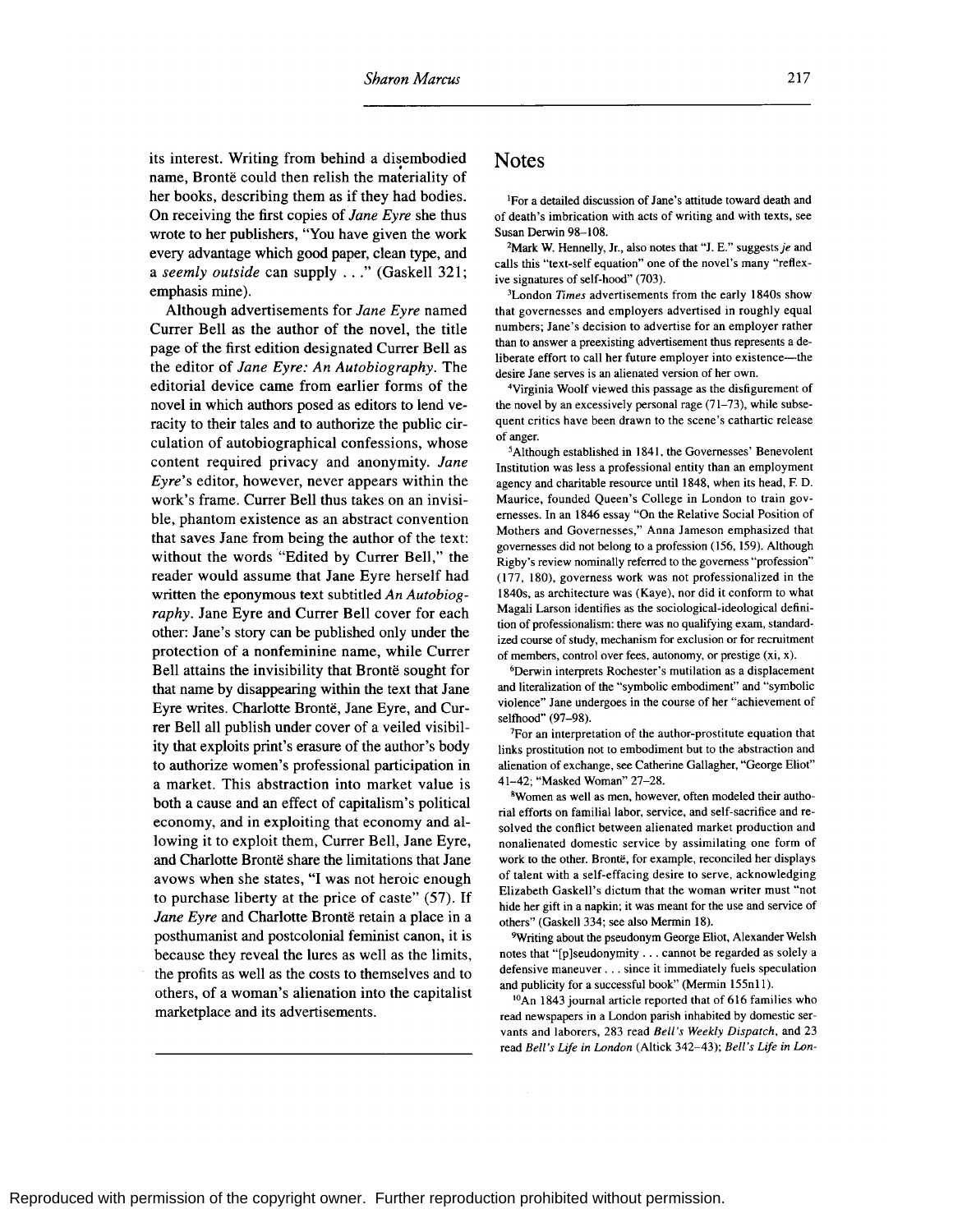*don* had an average weekly circulation between 17,700 and 21,000, and the name Bell was also attached to a penny weekly, *Bell's Penny Dispatch,* and, as already noted, to *Bell's Weekly Messenger,* which Altick calls the "Tory farmer's old standby" (343,349). These figures may not be accurate, and I have found no direct evidence that the Brontë family received a Bell paper, but beyond any doubt, the name Bell was overdetermined and easily available as a signifier of newspapers, advertising, and literary editions.

llDaniel Stuart, the proprietor of the *Morning Post,* stated that "[a]dvertisements act and react. They attract readers [and] promote circulation, and circulation attracts advertisements" (Wood 81).

## **Works Cited**

- Abbott, Andrew. *The System of Professions: An Essay on the Division of Expert Labor.* Chicago: U of Chicago P, 1988.
- "Abstraction." *Century Dictionary and Cyclopedia.* Vol. I. New York: Century, 1911.
- "Abstraction." *Oxford English Dictionary.* 2nd ed. 1989.
- Adburgham, Alison. *A* Punch *History of Manners and Modes, 1841-1940.* London: Hutchinson, 1961.
- Advertisement. *Times* [London]. 6 Jan. 1840: I.
- Advertisement. *Times* [London]. 12 Apr. 1841: I.
- Advertisement. *Times* [London]. 24 July 1840: I.
- Allott, Miriam, ed. *The Brontes: The Critical Heritage.* London: Routledge, 1974.
- Altick, Richard D. *The English Common Reader: A Social History of the Mass Reading Public, 1800-1900.* Chicago: U of Chicago P, 1957.
- Axelos, Kostas. *Alienation, Praxis, and Techne in the Thought of Karl Marx.* Trans. Ronald Bruzina. Austin: U of Texas P, 1976.
- Azin, Firdous. *The Colonial Rise of the Novel.* London: Routledge, 1993.
- Blessington, Marguerite. *The Governess.* Paris: Baudry's European Library, 1840.

Bronte, Charlotte. *lane Eyre.* Harmondsworth: Penguin, 1986.

- Bruno, Giuliana. *Streetwalking on a Ruined Map: Cultural Theory and the City Films of Elvira Notari.* Princeton: Princeton UP, 1993.
- Rev. of *Cesar Birotteau* and *Histoire de M. lobard. Edinburgh Review* 65 (1843): 1-43.
- Collins, A. S. *The Profession of Letters: A Study of the Relation of Author to Patron, Publisher, and Public, 1780-1832.*  New York: Dutton, 1929.
- Cvetkovich, Ann. *Mixed Feelings: Feminism, Mass Culture, and Victorian Sensationalism.* New Brunswick: Rutgers UP, 1992.
- Derwin, Susan. *The Ambivalence of Form: Lukacs, Freud, and the Novel.* Baltimore: Johns Hopkins UP, 1992.
- Elliott, Blanche B. A *History of English Advertising.* London: Business Publications, 1962.
- Feltes, N. N. *Modes of Production of Victorian Novels.* Chicago: U of Chicago P, 1986.
- Foucault, Michel. *An Introduction.* Trans. Robert Hurley. New York: Pantheon, 1978. Vol. I of *The History of Sexuality.*
- Gallagher, Catherine. "George Eliot and *Daniel Deronda:* The Prostitute and the Jewish Question." *Sex, Politics, and Sci*ence in the Nineteenth Century. Ed. Ruth Bernard Yeazell. Baltimore: Johns Hopkins UP, 1986.39-62.
- --. "Who Was That Masked Woman? The Prostitute and the Playwright in the Comedies of Aphra Behn." *Women's Studies* 15 (1988): 23-42.
- Gaskell, Elizabeth. *The Life of Charlotte Bronte.* London: Penguin, 1985.
- Gilbert, Sandra, and Susan Gubar. *The Madwoman in the Attic: The Woman Writer and the Nineteenth-Century Literary Imagination.* New Haven: Yale UP, 1979.
- Grant, James. *The Great Metropolis.* 1st ser. Vol. 2. London: Saunders, 1836.
- Hennelly, Mark W., Jr. *"lane Eyre's* Reading Lesson." *ELH 51*  (1984): 693-717.
- Heyck, T. W. *The Transformation of Intellectual Life in Victorian England.* London: Croom, 1982.
- Hindley, Diana, and Geoffrey Hindley. *Advertising in Victorian England, 1837-1901.* London: Wayland, 1972.
- Jameson, Anna. *Memoirs and Essays Illustrative of Art, Literature, and Social Morals.* New York: Wiley, 1846.
- Rev. of *lane Eyre. Athenaeum* 23 Oct. 1847: 1101.
- Kaplan, Cora. "Pandora's Box: Subjectivity, Class and Sexuality in Socialist Feminist Criticism." *Sea Changes: Essays on Culture and Feminism.* London: Verso, 1986. 147-76.
- Kaye, Barrington. *The Development of the Architectural Profession in Britain.* London: Allen, 1960.
- Keefe, Robert. *Charlotte Bronte* s *World of Death.* Austin: U of Texas P, 1979.
- Lacan, Jacques. Ecrits: A *Selection.* Trans. Alan Sheridan. New York: Norton, 1977.
- Larson, Magali Sarfatti. *The Rise of Professionalism:* A *Sociological Analysis.* Berkeley: U of California P, 1977.
- Linton, David. "Mr. Mitchell's 'National Work.'" *lournal of Advertising History* Jan. 1979: 29-31.
- McKendrick, Neil. "Josiah Wedgwood and the Commercialization of the Potteries." *The Birth of a Consumer Society: The Commercialization of Eighteenth-Century England.*  Ed. McKendrick, John Brewer, and J. H. Plumb. Bloomington: Indiana UP, 1982.99-144.
- Macpherson, C. B. *Democratic Theory: Essays in Retrieval.*  Oxford: Clarendon, 1973.
- Marx, Karl. *Economic and Philosophic Manuscripts of 1844.*  Trans. Martin Milligan. Buffalo: Prometheus, 1988.
- Mermin, Dorothy. *Godiva's Ride: Women of Letters in England, 1830-1880.* Bloomington: Indiana UP, 1993.
- Nevett, T. R. *Advertising in Britain:* A *History.* London: Heinemann, 1982.
- "Observations on the Paper Duties." *Edinburgh Review 53*  (1831): 427-37.
- Perkin, Harold. *The Origins of Modern English Society.* London: Ark, 1969.